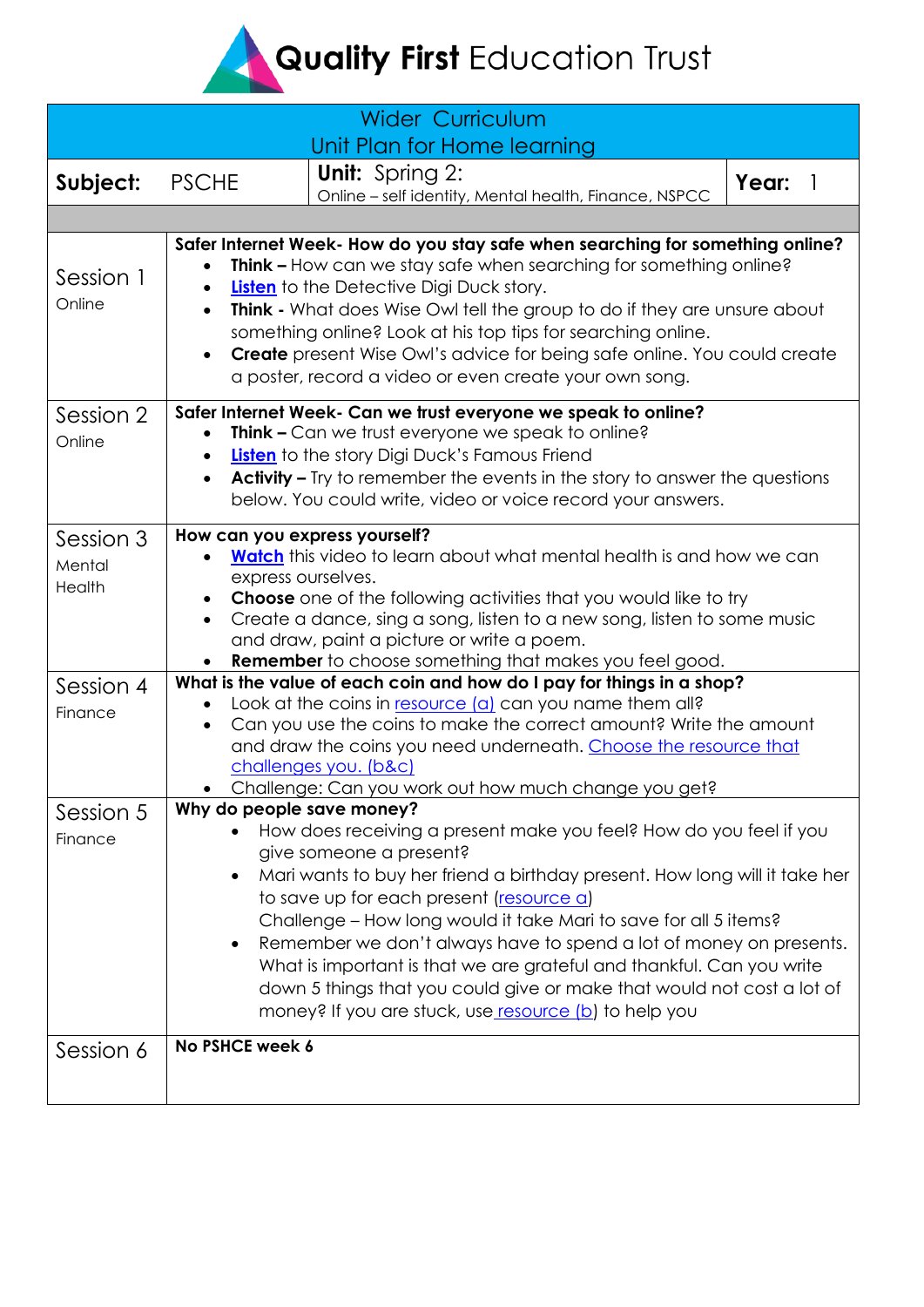

## **Lesson 2 – Online Safety**

## Talk about the story

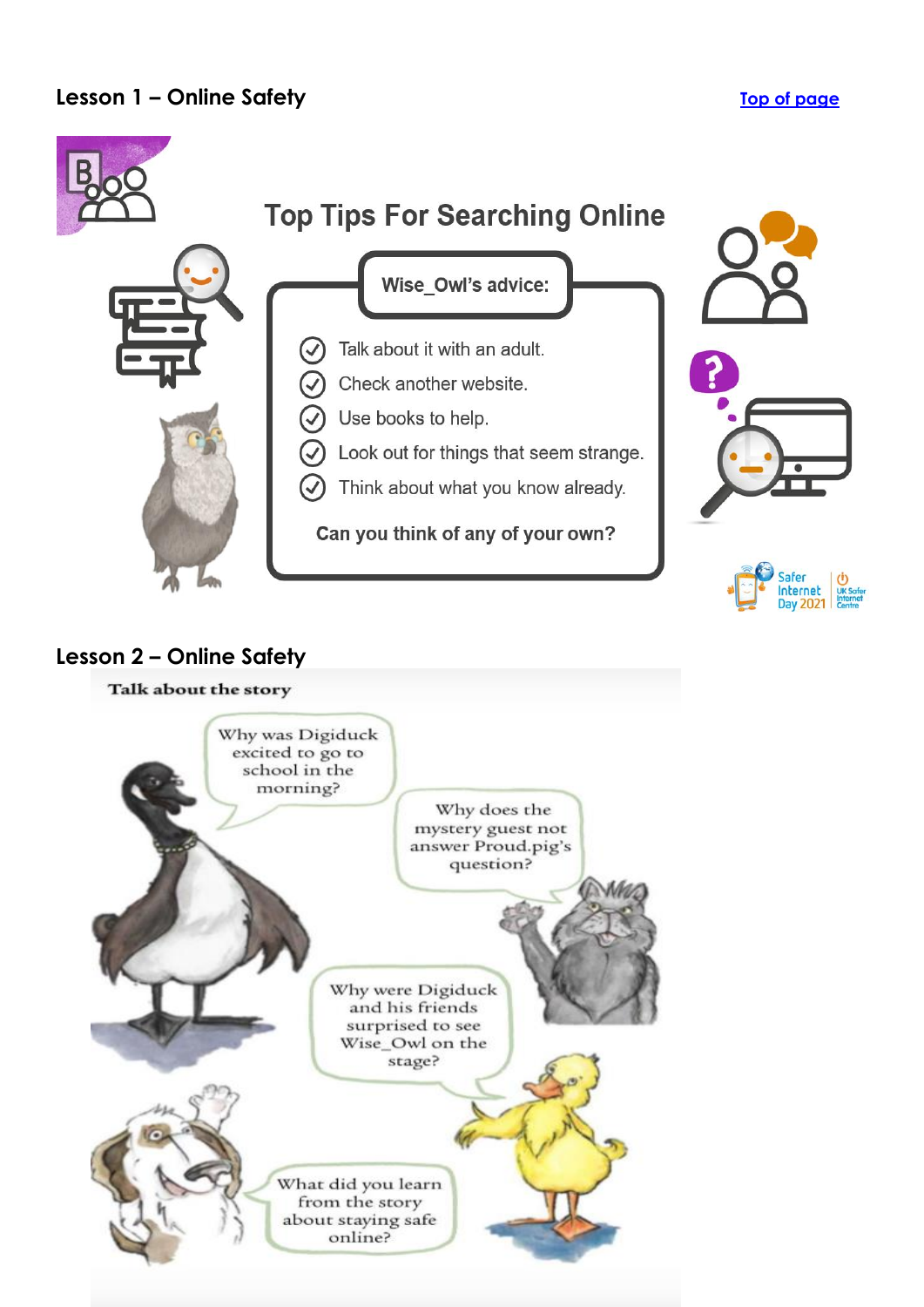## <span id="page-2-0"></span>**Resource – lesson 4 [Top of page](#page-0-0)**



Using at least two coins, make the following amounts (draw or write your answers)...

31 pence

Can you think of any other way to make these amounts using different combinations of coins?

40 pence

62 pence

12 pence

22 pence